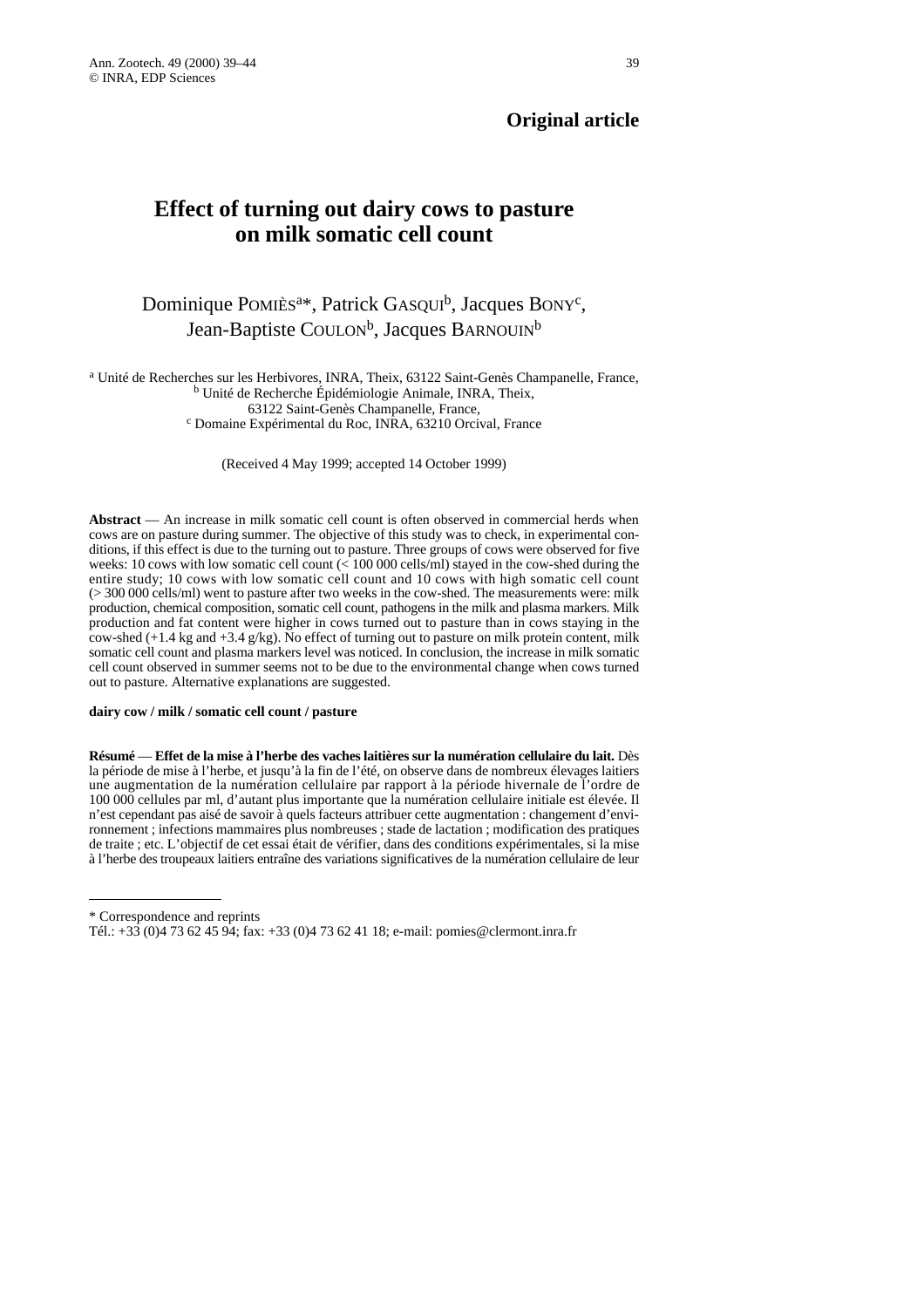#### 40 D. Pomiès et al.

lait. Trois lots de 10 vaches laitières de race Holstein ont été constitués : un lot témoin (C) à numération cellulaire basse (< 100 000 / ml) a été laissé en stabulation et nourri au foin durant les 5 semaines de l'étude ; un lot (PL) à numération cellulaire basse et un lot (PH) à numération cellulaire élevé (> 300 000 / ml) ont été mis à l'herbe à partir de la 3e semaine. La production laitière, la numération cellulaire du lait, sa composition chimique, le statut infectieux des mamelles ainsi que des paramètres plasmatiques caractéristiques de l'inflammation ont été mesurés individuellement. La production laitière et le taux butyreux des lots PL et PH après la mise à l'herbe ont été supérieurs à ceux du lot C (+1,4 kg et +3,4 g/kg), alors que le taux protéique est resté identique. La mise à l'herbe n'a pas entraîné d'augmentation du nombre de vaches infectées par des germes pathogènes majeurs au niveau de la mamelle. Quel que soit le lot, aucun marqueur sanguin de l'inflammation n'a présenté de différence au cours de l'essai. De même, la numération cellulaire du lait n'a pas différé significativement entre le début et la fin de l'essai, pour un même lot. Il a cependant été observé une variabilité individuelle importante de l'évolution de la numération cellulaire lors de la mise à l'herbe, particulièrement marquée dans le lot PH, que l'on ne retrouve pas dans le lot témoin. Nous n'avons donc pas pu mettre en évidence d'effet direct de la mise à l'herbe sur la numération cellulaire du lait, quelle que soit la valeur initiale de celle-ci. Les augmentations de la numération cellulaire au cours de la période estivale, qui semblent débuter avec la mise à l'herbe, ne sont donc pas dues à l'effet propre du changement d'environnement physique, mais plutôt à d'autres facteurs (physiologiques, sanitaires, climatiques …) que la période de pâturage contribue à exacerber.

#### **vache laitière / lait / numération cellulaire / mise à l'herbe**

#### **1. INTRODUCTION**

A better knowledge of the variation factors of cow's milk somatic cell count appears to be crucial because cell count is a predominant criterion for milk quality and for the price paid to farmers. Milk somatic cell count is below 100 000 cells per millilitre in healthy udders [3, 14]. It increases sharply in case of udder infection, due to the onset of local inflammation [17]. In cows free of clinical mastitis, somatic cell count also increases with ageing and in late lactation, but in a more restricted manner [2, 7]. Also, some husbandry conditions (stress, repeated walk) may induce a significant increase in somatic cell count [10], as can do the nature of feeding [5].

Whereas somatic cell count is generally stable during winter, it increases in many herds from turning out to pasture till the end of summer. According to a study conducted in France on 960 farms [12], this increase, of about 100 000 cells per ml, is likely to be the more important when the initial level is higher. However, the factors responsible for that summer increase are not easily identi-

fiable: more frequent udder infections, lactation stage, changes in milking practices [1], climatic stress [18] and pasture-related factors, all can be involved. A trial was therefore carried out in an experimental farm to explore the specific effect of the turning out to pasture period upon dairy cow's milk somatic cell count, according to its baseline level and taking the udder infection status into account.

### **2. MATERIALS AND METHODS**

#### **2.1. Animals and feeding**

The trial was carried out over 5 weeks,  $Wk_1$  to  $Wk_5$  (28 April–1 June 1997), in 30 Holstein dairy cows (11 primiparous and 19 multiparous) in full lactation (190 days on average at the beginning of the trial) selected from the experimental herd of Inra's Orcival farm (Domaine du Roc). Three 10-cow groups were formed  $(C = Control)$ group kept in cow-shed, with low somatic cell count; PL: group turned out to Pasture, with Low somatic cell count; PH: group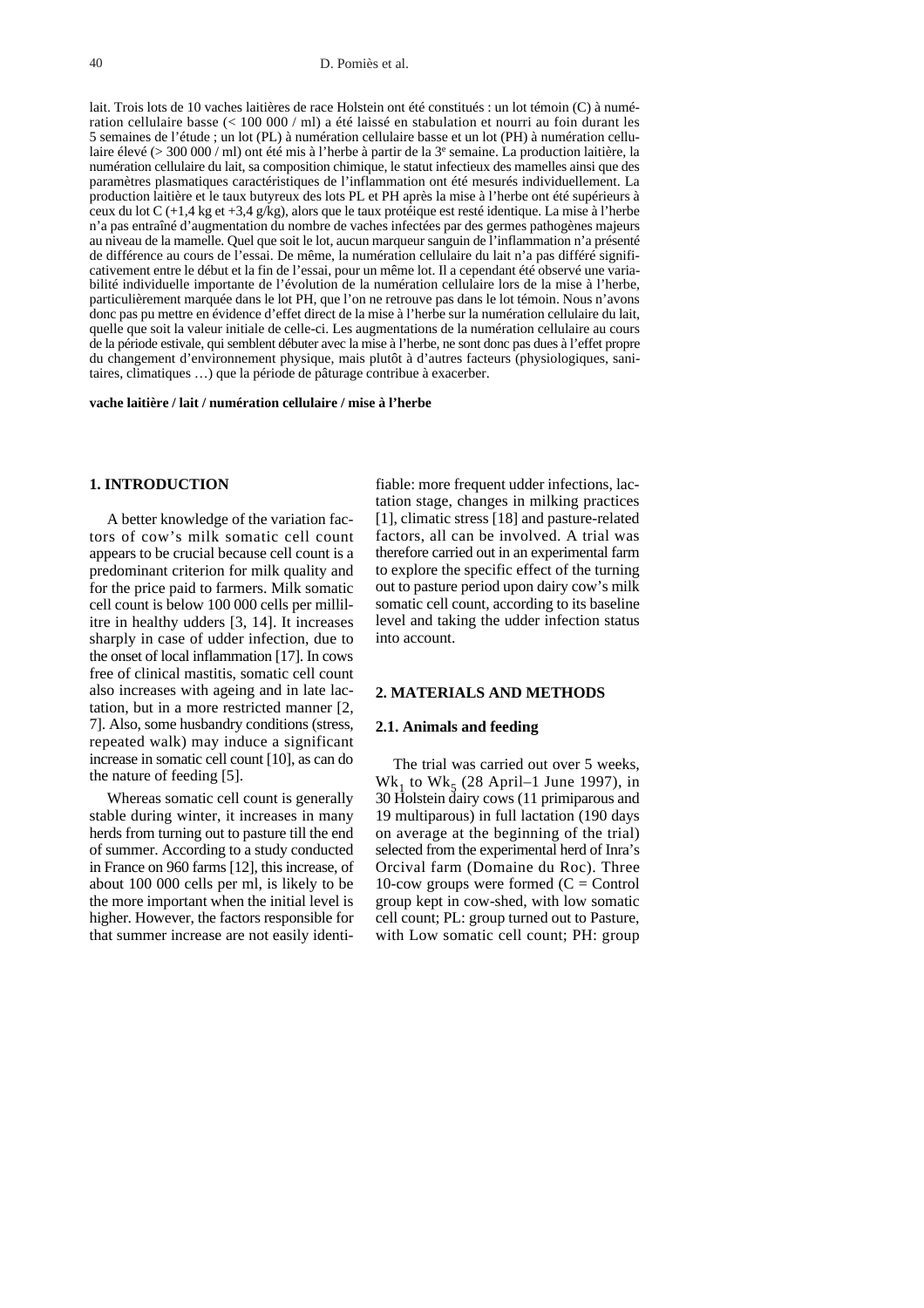turned out to Pasture with High somatic cell count) based on lactation number and milk yield, as recorded over the 8 weeks preceding the beginning of the trial. Animals from C and PL groups had somatic cell counts below 100 000 cells/ml at the beginning of the trial (geometrical mean) and no major pathogens in milk. Animals of PH group had a mean somatic cell count over 300 000 cells/ml at the beginning of the trial, and nine of them presented one or several quarters with major pathogen infection (*Streptococcus uberis*, *Staphylococcus aureus* or *Escherichia coli*). One cow from the PL group was excluded from the study because of clinical mastitis detected before the turning out to pasture. Also, following the occurrence of clinical mastitis in two multiparous cows during the last week (one in C group and one in PL group), the variables corresponding to these animals were not taken into account in statistical analysis for the relevant period.

During the two weeks preceding turning out to pasture ( $Wk_1$  and  $Wk_2$ ), all cows were housed in cow-shed and fed a hay-based diet (12 kg/day) supplemented by barley (8.1 kg/day on average), soybean meal (0.7 kg/day on average) and mineral supplement (250 g/day) to cover requirements.

In the course of the 3 following weeks (Wk<sub>3</sub>, Wk<sub>4</sub> and Wk<sub>5</sub>), animals of the C group were kept in cow-shed with the same diet, whereas cows from the PL and PH groups were turned out to pasture with a 4-day dietary transition and were then led to a Ray Grass plot, 700 metres away from the milking parlour (controlled rotating grazing). The cows from PL and PH groups returned to the cow-shed twice a day and ate on average 0.3 kg barley and 250 g mineral supplement, after the morning milking.

#### **2.2. Measurements**

Milk yield was weighed for each cow after each milking. Chemical composition (milk fat and protein contents) was analysed on two days each week (morning and evening milking). Milk somatic cell count was measured five days a week (morning and evening milking on two days; only morning milking on three days). On three days during  $Wk_2$ ,  $Wk_4$  and  $Wk_5$  weeks, quarter milk aseptic samples were collected from all the cows according to Mialot's method [16]. After bacterial isolation, these samples were used to characterise the pathogenic germs present in the udders [17]. A cow was considered infected when at least 10 colonies of the same major pathogen were isolated from at least one quarter. To measure the plasma parameters which characterise infection, blood samples were collected on heparin from the caudal vein on the same dates. Total protein content (PT) (Ecoline Merck Kit, code 14854), albumin (AL) (Ecoline Merck Kit, code 14819), IgG1 immunoglobulins (IG) (opacimetric method using a specific antiserum provided by Levieux, INRA Theix, France) and ceruloplasmin (CE) were assayed in each plasma sample obtained by immediate centrifugation [6]. Based on these data, total globulin content  $(GL = PT - AL)$  and the  $AL/GL$ ratio  $(= RA)$  were computed, the latter being lower in the cows where inflammation developed [4].

### **2.3. Data analysis**

Mean milk yield and composition (milk fat, protein and decimal logarithm of somatic cell count) were computed weekly for each cow in Wk<sub>2</sub>, Wk<sub>4</sub> and Wk<sub>5</sub> weeks. Daily individual values of plasma components (CE, GL, IG and RA) were analysed during the same periods. For each of the three periods and for each of the height variables to be accounted for, the weekly means or daily individual values were processed by analysis of variance (GLM procedure, SAS 1987). For weeks  $Wk<sub>4</sub>$  and  $Wk<sub>5</sub>$  the full initial model, considering the initial value (in  $Wk<sub>2</sub>$ ) as a covariant, revealed no lactation number effect (primiparous vs. multiparous)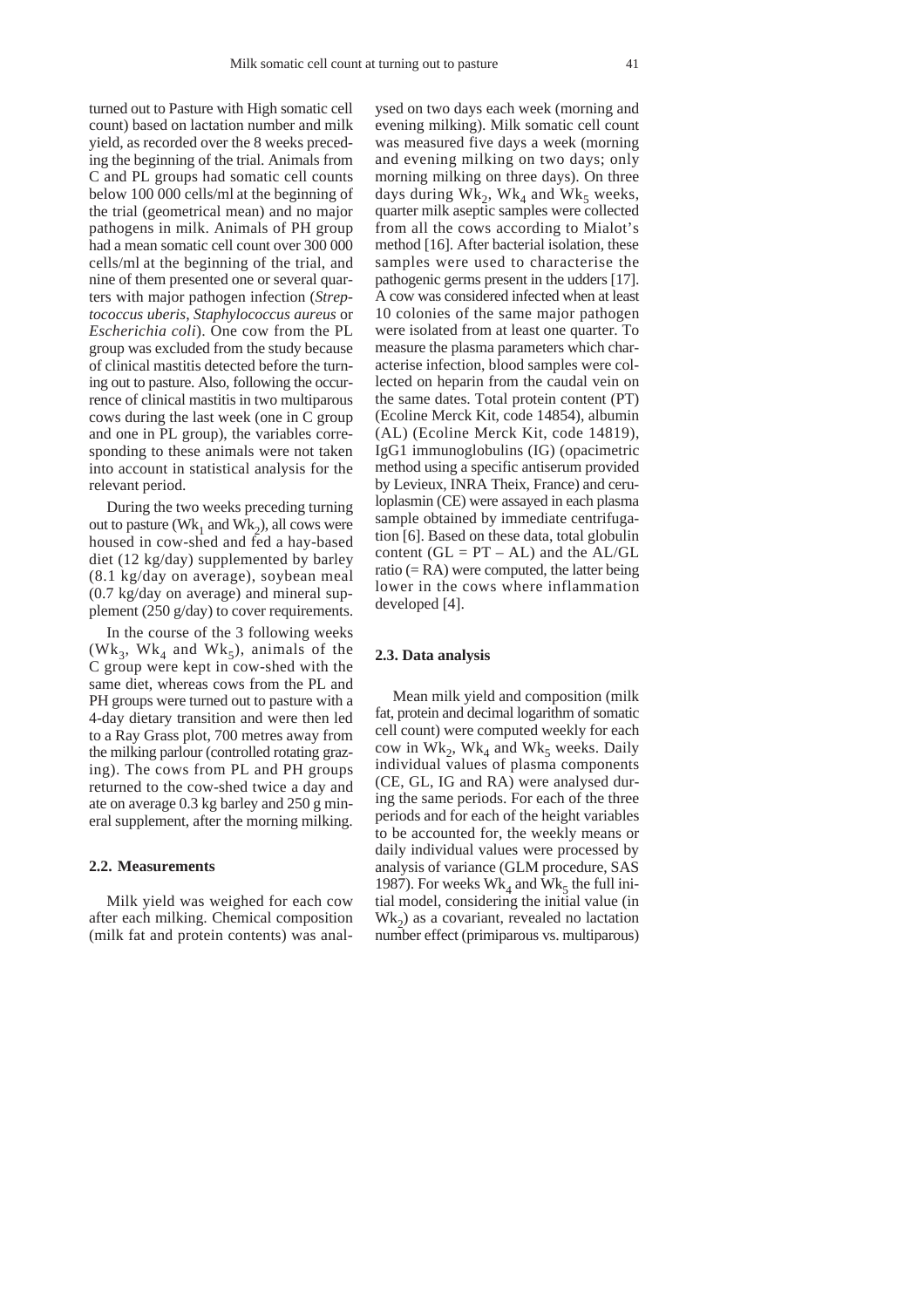nor any group factor interaction. The results obtained were similar and these two periods were combined; a new  $\text{Wk}_{4-5}$  period was constructed by averaging the variable values measured during  $\text{Wk}_4$  and  $\text{Wk}_5$ . From this new full model a more synthetic final model was obtained, whose results, processed by analysis of variance, are shown in Table I. As a supplement to the table, Figure 1 represents the daily means of somatic cell counts observed in each group after decimal logarithmic transform.

### **3. RESULTS AND DISCUSSION**

The milk yield and fat content of the two groups turned out to pasture (Tab. I) were significantly higher than those of the group kept in the cow-shed (+1.4 kg and +3.4 g/kg, respectively during the 2nd and 3rd weeks following turning out to pasture). These changes are classically observed when turning out to pasture follows a winter diet based on hay or grass silage [9]. By contrast, the protein content was identical in all three groups, contrary to previous observations [8, 9].

Whereas in  $Wk_2$  none of the C or PL cows had major pathogen infection of the udder, five C and three PL cows were infected in  $\text{Wk}_4$ , and only three and zero in  $Wk<sub>5</sub>$ . In the PH group, the 9 cows that were infected in Wk<sub>2</sub> were still infected in Wk<sub>4</sub> and  $\text{Wk}_5$ . Twenty-four of the twenty-six

**Table I.** Milk yield, fat and protein contents, somatic cell count and plasma parameters of three groups of cows (C: control group kept in cow-shed; PL: group turned out to pasture, with low somatic cell count; PH: group turned out to pasture with high somatic cell count), before  $(Wk<sub>2</sub>)$  and after  $(Wk_{4-5})$  turning out to pasture.

|                                         |                   | Group             |                    |                   | $RSD^*$ |
|-----------------------------------------|-------------------|-------------------|--------------------|-------------------|---------|
|                                         |                   | C                 | PL                 | PH                |         |
| Milk yield (kg/day)                     | $Wk_{2}$          | 20.3              | 19.5               | 20.7              | 3.0     |
|                                         | $\text{Wk}_{4-5}$ | 19.8 <sup>a</sup> | 21.0 <sup>ab</sup> | $21.4^{b}$        | 1.4     |
| Milk fat content $(g/kg)$               | $Wk_{2}$          | 36.2              | 36.0               | 36.4              | 4.0     |
|                                         | $Wk_{4-5}$        | $36.5^{\rm a}$    | 40.3 <sup>b</sup>  | 39.4 <sup>b</sup> | 2.5     |
| Milk protein content $(g/kg)$           | $Wk_{2}$          | 31.2              | 32.4               | 32.3              | 1.7     |
|                                         | $Wk_{4-5}$        | 32.1              | 32.3               | 32.7              | 0.8     |
| Milk somatic cell count $(\log_{10})$   | $Wk_{2}$          | 4.84 <sup>a</sup> | 4.81 <sup>a</sup>  | 5.46 <sup>b</sup> | 0.21    |
|                                         | $Wk_{4-5}$        | 5.12              | 5.19               | 5.19              | 0.17    |
| Total protein content – albumin $(g/l)$ | $Wk_{2}$          | 52.5              | 47.3               | 51.3              | 4.9     |
|                                         | $Wk_{4-5}$        | 51.8              | 51.1               | 51.5              | 4.9     |
| Albumin / (protein content – albumin)   | $Wk_{2}$          | 0.68              | 0.75               | 0.70              | 0.08    |
|                                         | $Wk_{4-5}$        | 0.69              | 0.70               | 0.68              | 0.07    |
| Immunoglobulins $(g/l)$                 | $Wk_{2}$          | 24.7              | 24.3               | 26.1              | 3.3     |
|                                         | $Wk_{4-5}$        | 28.0              | 28.4               | 27.4              | 2.4     |
| Ceruloplasmin (oxydasic unit/l)         | $Wk_{2}$          | 41.4              | 36.8               | 37.8              | 6.0     |
|                                         | $Wk_{4-5}$        | 37.2              | 38.4               | 37.4              | 4.6     |

\*: Residual standard deviation.

ab: Values with different letters in a row are significantly different (*P* < 0.05).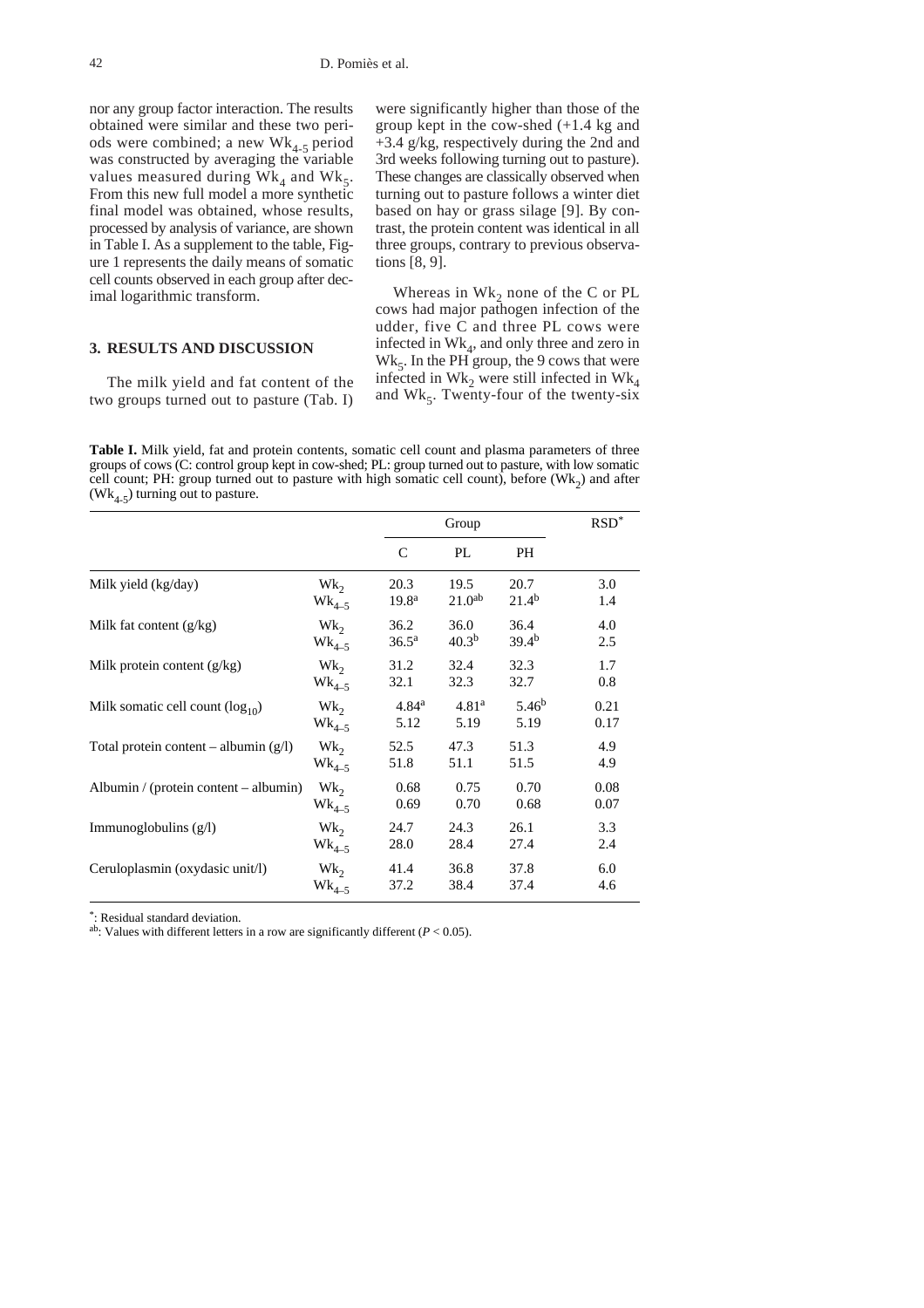

**Figure 1.** Milk somatic cell count: control group kept in cow-shed  $= \Box$  (C); group turned out to pasture, with low somatic cell count  $= \bigcirc$  (PL); group turned out to pasture with high somatic cell count =  $\triangle$ — $\triangle$  (PH).

infected quarters were infected by *Staphylococcus aureus*. Turning out to pasture therefore did not induce any durable increase in the number of cows infected by major pathogens.

There was no significant difference in circulating protein markers of inflammation (GL, RA, IG, CE) between  $Wk_2$  and  $Wk_{4-5}$ periods.

Milk somatic cell count, reflecting udder inflammation, was higher in the PH group than in the other two, as expected by the protocol. Regardless of the group, turning out to pasture did not increase significantly somatic cell count. However, individual changes in somatic cell count after turning out to pasture were highly variable between cows, especially in the PH group. Between weeks  $Wk<sub>2</sub>$  and  $Wk<sub>3</sub>$ , the difference in somatic cell count varied between –94 000 and +1 048 000 / ml in the PH group and between –173 000 and +249 000 / ml in the PL group. This variation was much more restricted in the control group (–20 000 to  $+59000$  / ml).

In this study, turning out to pasture was relatively quick: only four days of transition. However there was little physical stress: the distance the cows had to walk to go from the milking parlour to pasture was about 2.8 km per day and the mean plot area was 5 hectares. This husbandry method induced no marked changes in somatic cell count, contrary to what classically happens